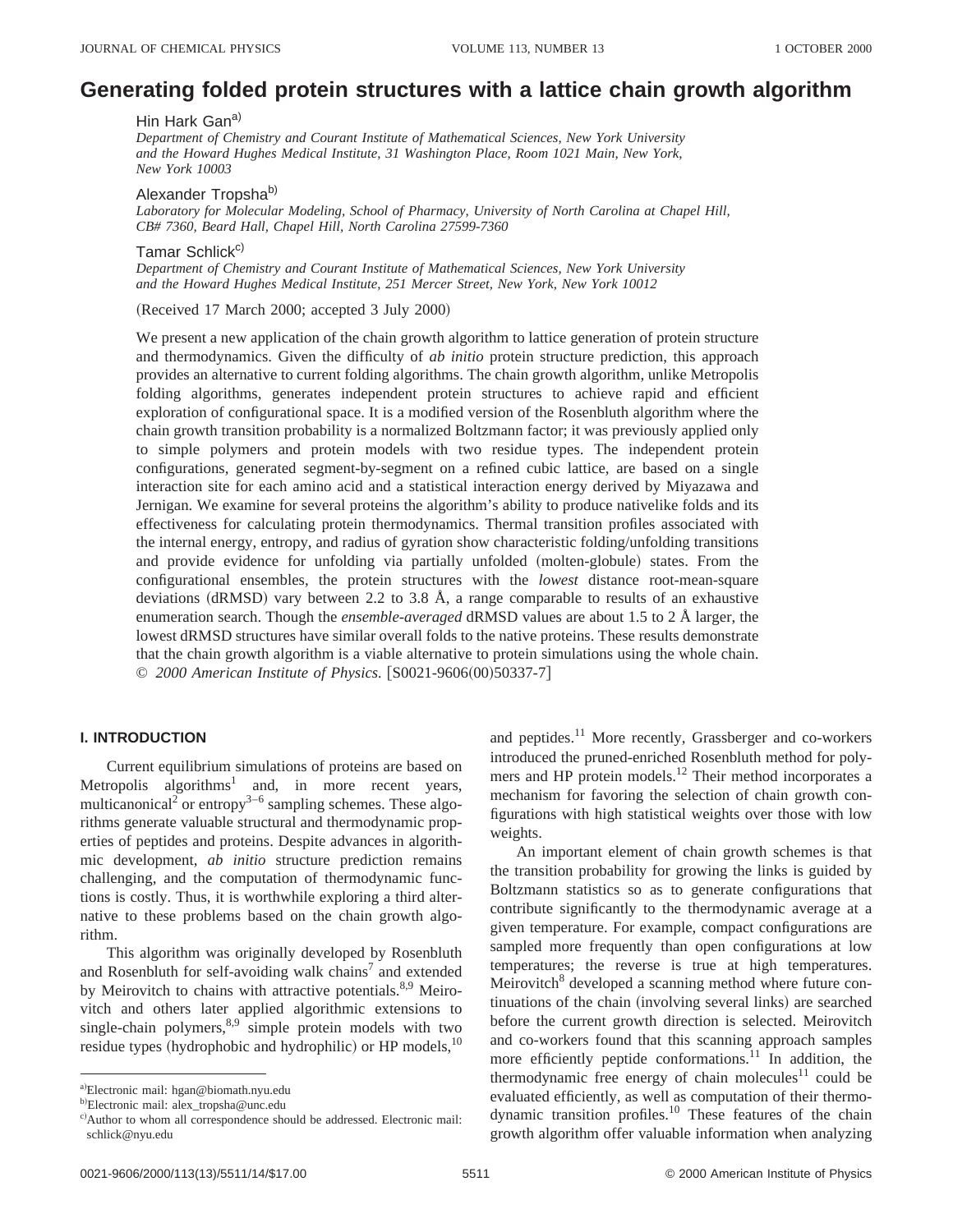conformations and thermodynamic properties of polymers and proteins.

Another proposed variant of the chain growth idea is the configurational-biased Monte Carlo method.<sup>13</sup> In this algorithm, a new configuration of the chain is sampled by regrowing only part of the chain, and the acceptance or rejection of the new configuration is judged by an appropriately weighted transition probability. Hao and Scheraga have applied this configuration sampling procedure successfully to their entropy sampling Monte Carlo simulations of  $\beta$ -protein models with polar (P), hydrophobic (H), and neutral  $(N)^{3-6}$ residue types.

Apart from the chain growth approach, simulations of protein folding with Metropolis Monte Carlo methods have been found to be quite successful in structure prediction, especially with distance constraints obtained either from  $NMR$  or theoretical predictions.<sup>1,14</sup> Furthermore, Metropolis methods can yield folding pathway information<sup>15</sup> while chain growth approaches generate statistically independent configurations. Since the chain growth configurations are not dynamically connected, they can lead to enhanced exploration of configuration space.

Here we apply the chain growth method to prediction of protein structure and thermodynamics from the amino acid sequence. We determine the quality of the algorithm for this application by analyzing the computed configurational ensembles and thermodynamic functions. We use a lowresolution protein model with the two-body Miyazawa– Jernigan (MJ) residue interaction potential.<sup>16,17</sup> Although such a model is not expected to yield accurate folded native protein structures, it can be used to rapidly compute protein thermodynamics and assess the ability of the algorithm to generate nativelike configurations for known test cases. When additional experimental or theoretical information is incorporated, such approaches are also viable prediction tools.

Specifically, we describe results of the chain growth method guided by the MJ contact potential on Cd-7 Metallothionein-2 protein (30 residues, PDB code 2mhu) and helical proteins 434 Repressor (63 residues, 1r69) and 434 Cro (65 residues, 2cro). Applications are also performed for Protein G  $(56$  residues, 1pgb) and ColE1 Repressor of Primer protein (63 residues, 1rop), both associated with the solution to the Paracelsus challenge.<sup>18</sup> We analyze the resulting configurational ensembles using a novel statisticalweight-based scheme to select nativelike conformations. We also calculate several thermodynamic properties such as internal energy, entropy, and free energy at different temperatures using both simulations and theory, the latter of which is based on an analytical extrapolation formula. We find a good agreement between simulated and predicted thermal transition curves. Moreover, the thermal transition profiles show evidence of unfolding via molten globule or intermediate states. From the configurational ensembles generated, the lowest distance RMSD (dRMSD) structures have the correct overall folds with dRMSD of 2–4 Å or coordinate RMSD  $(cRMSD)$  of 3–6 Å as compared to native structures. Furthermore, our method can explore these reasonable structures rapidly, faster than unbiased searches or dynamic schemes which may be confined to small regions of configurational space. The results thus demonstrate that the chain growth algorithm is a viable alternative for protein structure and thermodynamics studies.

In Sec. II, we present the protein model and associated lattice and energy functions. The methodology of the chain growth approach is described in Sec. III, which includes the process of chain generation, factors affecting the algorithm's convergence, thermodynamic functions, and an efficient method for evaluating thermal averages. Section IV describes the analysis of configurational ensembles and protein thermodynamics. We summarize our findings and conclusions in Sec. V. In the Appendix, we elaborate on some aspects of the chain growth algorithm.

# **II. PROTEIN MODEL, LATTICE MOVES, AND POTENTIAL FUNCTION**

The choice of an appropriate lattice/protein model represents a balance between the accuracy of the attainable results and the overall computational complexity. Lattice geometries that have been used to simulate protein structures range from low to high resolution models. Examples of low resolution lattices include simple cubic $19,20$  and diamond<sup>21</sup> models. Higher resolution lattices for protein simulations include octahedral<sup>22</sup> and a family of refined cubic<sup>15,23,24</sup> models. Low resolution lattices are more efficient in sampling the conformational space—even exact enumeration of all compact configurations for short chains is possible, such as for a diamond lattice<sup>21</sup>—but high resolution lattices are necessary to reproduce more accurately the secondary and tertiary structural elements.

Here, we consider a protein model defined on a moderate resolution cubic lattice that is similar to the family investigated by Kolinski and Skolnick.<sup>24</sup> Each residue is represented by an interaction site and the residues interact via the two-body MJ potential.<sup>16,17</sup> In the following, we describe the lattice used, the protein model parameters, and the form of the pairwise interaction potential.

#### **A. Geometry of protein model and lattice moves**

In our simplified protein model, the interaction sites are located at the  $C_a$  positions; side chains are not modeled. We reproduce the geometric characteristics of polypeptide chains by restricting the  $C_{\alpha}$  pseudobond angles and by preventing the overlap of excluded-volume sites. The pseudobond angles are limited to the range of  $63^{\circ}-143^{\circ}$ ; excludedvolume sites will be introduced below after the lattice is defined. Our objective is to grow configurations of lattice proteins that satisfy these geometric constraints. Protein configurations on lattices are generally not invariant with respect to rotations, although the effects of anisotropy are not severe for refined cubic lattices with high coordination numbers.

The cubic lattice we employ is a  $(311)$  model with 24 allowed moves from a given site. On this lattice, the possible growth directions are given by the direction vectors  $\mathbf{v} = x\hat{\mathbf{i}}$  $+y\hat{\mathbf{j}}+z\hat{\mathbf{k}}$  where  $(x,y,z) \in \{(\pm 1,\pm 3,\pm 1),(\pm 3,\pm 1,\pm 1),$  $(\pm 1,\pm 1,\pm 3)$ . We illustrate the related (31) lattice move directions in 2D in Fig.  $1(a)$ . In the actual chain growth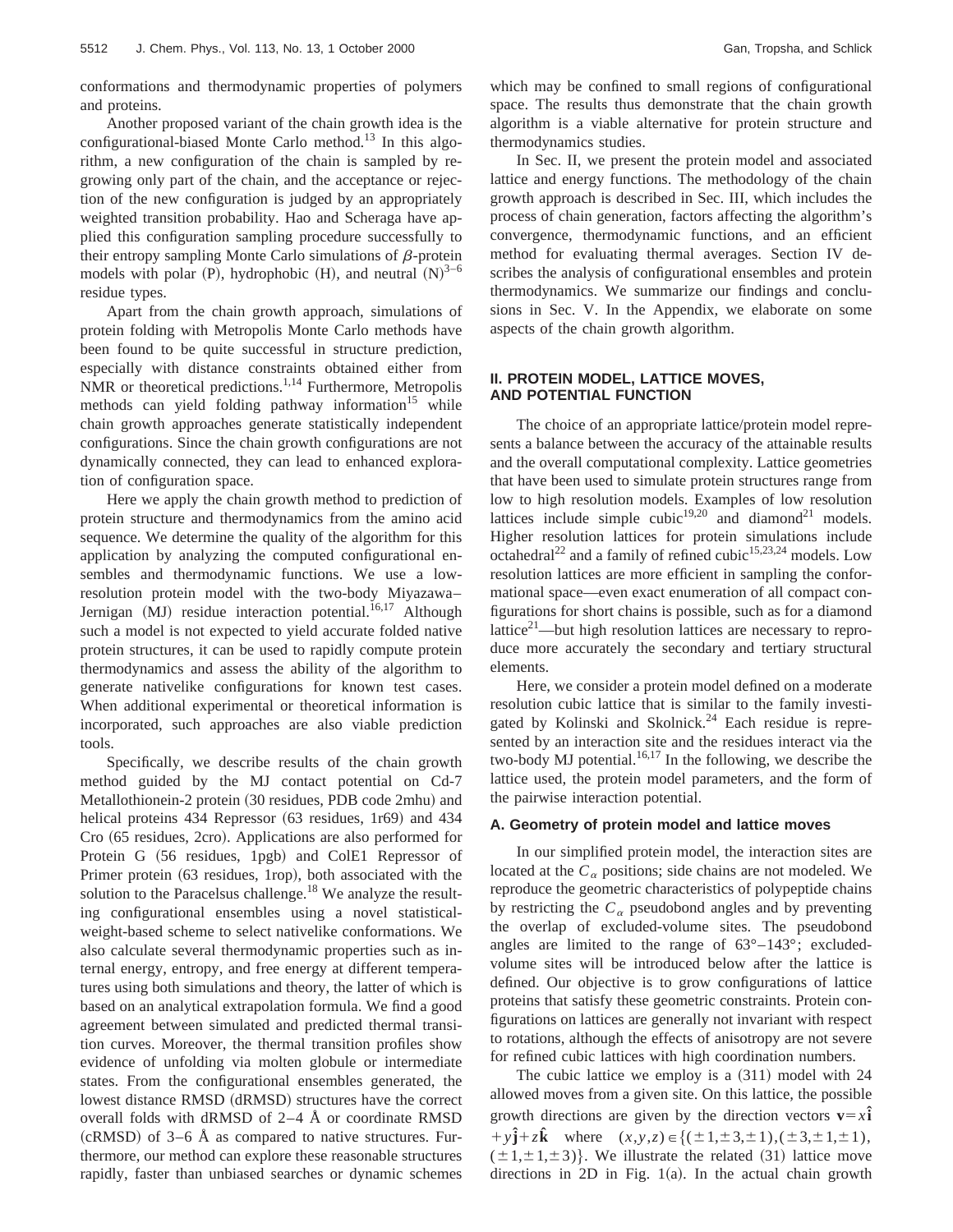

FIG. 1. Illustration of the chain growth procedure on a 2D lattice: (a) lattice vectors of the  $(31)$  moves of a growing chain and  $(b)$  associated allowed configuration in 2D. The constant vector length (bond length) determines the spacing of the underlying square lattice. The growth directions of the allowed configuration (b) are prescribed by (31) lattice moves in (a). The chain vertices represent the  $C_{\alpha}$  positions with excluded-volume sites placed at its nearest-neighbor sites (filled circles). Possible new growth directions must not overlap with any of the previous  $C_{\alpha}$ , the excluded-volume sites, and the pseudo-bond angle constraints.

implementation, many of these move directions are prohibited by the pseudobond angle restrictions and the excludedvolume requirements (see below).

The lattice parameters and mapping accuracy for protein molecules depend on the type of lattice. Since the distance between two adjacent  $C_{\alpha}$  positions in proteins is 3.8 Å, the lattice spacing in our (311) lattice is  $L = 3.8/\sqrt{x^2 + y^2 + z^2}$  Å  $=$  1.146 Å . The discrete nature of the formulation leads to an accuracy for lattice-mapped structures of native proteins of about 1.5 Å in cRMSD, as found empirically. Better mapping resolutions (e.g., cRMSD of  $0.7$  Å or less) can be achieved at the expense of computational cost with lattices that have greater number of move vectors and more sophisticated move protocols.<sup>24</sup> Still, our current resolution of 1.5 Å is sufficient to reproduce elements of the secondary structures and overall protein folds.

The possible move directions on the  $(311)$  lattice are further restricted by the condition that the near neighbors of  $C_{\alpha}$  sites do not overlap. On the (311) lattice in 3D, there are 26 such near neighbors which are separated from the central  $C_{\alpha}$  site by the vectors  $\{(\pm 1,\pm 1,\pm 1),(\pm 1,\pm 1,0),(\pm 1,0,\$  $\pm 1$ ),(0, $\pm 1$ , $\pm 1$ ),( $\pm 1$ ,0,0),(0, $\pm 1$ ,0),(0,0, $\pm 1$ )}. Note that the magnitudes of lattice vectors are in units of  $L=1.146$  Å. These excluded-volume sites, together with the finite repulsive energy at short distances described below, define the geometric characteristics of protein backbones. We illustrate in Fig. 1b an allowed configuration of a growing chain on a  $(31)$  lattice in 2D.

#### **B. Potential function**

We choose a simple square-well function to parametrize the residue/residue potential. The attractive interactions are represented by the residue-based contact energies of statistical potentials which are derived from solved protein structures. For each *i* and *j* pair representing two residues, with distance separation  $R_{ij}$ , our potential has the form

$$
u_{ij}(R_{ij}) = \begin{cases} \epsilon_r & \text{if } R_{ij} < 4 \text{ Å} \\ \epsilon_{ij} & \text{if } 4 \text{ Å} \le R_{ij} \le 6.5 \text{ Å}, \\ 0 & \text{if } R_{ij} > 6.5 \text{ Å} \end{cases}
$$
 (1)

where  $\epsilon_r$  is a residue-independent finite repulsive energy, and  $\epsilon_{ij}$  is a contact-energy value derived from experimental protein databases. The short-range repulsive energy ensures minimal overlap between protein cores. The value of  $\epsilon_r$  is set simply as:  $\epsilon_r = 5 \max_{\{ij\}} |\epsilon_{ij}|$ ; we found results to be insensitive to the precise value of  $\epsilon_r$  within a wide range.

The contact energies  $\{\epsilon_{ij}\}$  of statistical potentials are derived from the observed occurrences of residue pairs *i*, *j* in protein structure databases. Statistical potentials assume that the contact energy  $\epsilon_{ij}$  is related to the observed occurrences of residue pairs  $i, j$  via Boltzmann's relation:  $\epsilon_{ij}$  $=$   $-k_B T \ln(F_{ij}/R_{ij})$ , where  $F_{ij}$  is the observed contact frequency for the pair  $i, j$ , and  $R_{ij}$  is its corresponding reference state.16,25,26

The reference state  $R_{ij}$  has been defined based on both the random or uncorrelated residue pairs and the solventmediated contact pairs in protein structures. For the random reference state,  $R_{ij} \propto n_i n_j$  where  $n_i$ ,  $n_j$  are the frequencies of residues in the protein structure database. The solventmediated reference state is calculated as follows:<sup>17</sup>  $R_{ij} = n_{si} n_{sj} / n_{ss}$  where  $n_{si}$ ,  $n_{si}$  refer to solvent (s) with residue  $(i \text{ or } j)$  contact numbers in protein structures;  $n_{ss}$  is solvent/solvent contact number which is evaluated by using the estimated number of effective solvent molecules in native protein structures. The choice of the reference state affects the scale of the residue contact energies. Contact energies  $\{\epsilon_{ij}\}$  calculated with the random reference state reflect the residual nonrandom preferences for residue/residue contacts in proteins; energies calculated with solvent-mediated reference state are related to the preferences for residue/ residue over residue/solvent contacts. The MJ energies are derived using a solvent-mediated reference state and are cor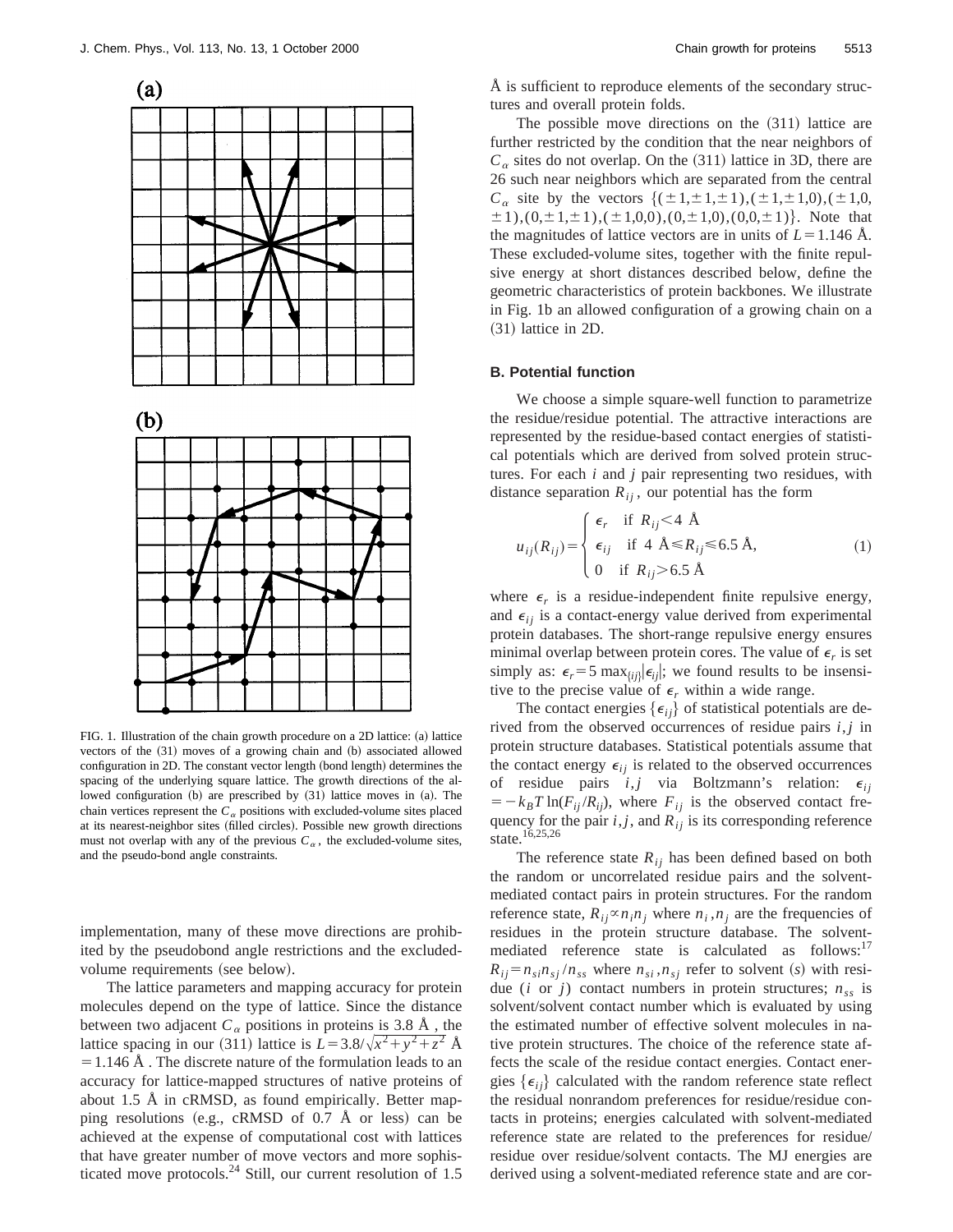related with experimental hydrophobic energies of residues.16 Thus they implicitly incorporate effects due to dispersive, electrostatic, and other interactions that are present in protein structures. The attractive hydrophobic energies drive the protein chain toward a folded conformation. Since the MJ approach models short-range contacts, there are neither long-range correlations nor specialized terms for helices, sheets, etc.

We represent the pairwise energies  $\epsilon_{ij}$  by a modified MJ matrix. The modification involves a simple shift:  $\epsilon_{ii} \leftarrow M_{ii}$  $+2$ , where  $M_{ij}$  is the MJ interaction matrix as re-evaluated in 1996;<sup>17</sup> the energies are expressed in  $k_B T_0$  units, where  $k_B$ is Boltzmann's constant and  $T_0$  is the room temperature. This modification is effectively similar to the statistical potential derived by Skolnick and co-workers $^{27}$  in modeling the residue/residue contact energies with a random reference state that accounts for chain connectivity rather than the solvent-mediated as in the original MJ formulation.<sup>16</sup> Betancourt and Thirumalai<sup>28</sup> have shown that the interaction energies of Skolnick *et al.*<sup>27</sup> can be related to the MJ energies by a linear fit  $\tilde{\epsilon}_{ij} \leftarrow a M_{ij} + b$  where *a* and *b* are constants (*a* = 0.37 and *b* = 1.26 in Ref. 28) in  $k_B T_0$  units. Our simple shift similarly weakens the attractive energies between the residues and was found to yield reasonable global properties of proteins in our simulation protocol. To arrive at our constant shift value, we experimented with a range of values; large shifts favor open structures, and small shifts tend to result in overcompact structures.

#### **III. METHODS**

This section presents the temperature-dependent chain growth transition probability, thermal averages derived from the importance sampling procedure, and an efficient technique for computing thermal curves. This is followed by a brief discussion on the factors that affect the convergence of the chain growth algorithm. We also derive thermodynamic averages for chain growth configurations. Detailed formulations of the chain growth algorithm are found in the Appendix.

#### **A. The chain growth method: Overview**

Here we integrate central concepts in the chain growth algorithm, reported previously for different systems; quantitative formulations are provided in the Appendix. Essentially, the chain growth algorithm generates chain configurations by sequential addition of links until the full length of the chain is reached. Since each configuration is generated *de novo*, configurations are statistically independent, unlike the standard Metropolis algorithms. For HP protein models, comparisons between the Metropolis and chain growth approaches show that the latter is more efficient for sampling as well as for computation of thermal curves.<sup>10</sup> These main findings motivate our present application of the algorithm to proteins.

For chains where the properties are independent of temperature, all possible self-avoiding growth directions have equal transition probabilities. To treat self-avoiding and temperature-dependent polymers, Meirovitch $8$  used the Boltzmann-weighted transition probability, which is a modification of the form for athermal chains. This transition probability favors growth directions with low energy contacts; it allows generation of both open and compact chain configurations depending on the temperature. This form of the transition probability is not unique, and other forms have been used by Grassberger and co-workers to study polymer and simple protein systems.<sup>12</sup> Here we use the transition probability proposed by Meirovitch.

Greater efficiency in chain growth algorithms can be introduced by adding more than one link at each step. This procedure confers greater foresight to growth process and reduces the frequency of "dead-end" configurations (i.e., those that cannot be fully grown given the near neighbor constraints; see below). Examples of multilink steps are the scanning<sup>8</sup> and double-scanning<sup>9</sup> procedures, and multilink insertion technique.<sup>10</sup> Since these procedures require assessment of lattice occupancy and energy evaluations of possible future configurations, greater computational costs are involved especially for high coordination lattices. For this reason, we use a simple approach of one link per step; see also Sec. III D on convergence.

After fully grown chains are generated by the chain growth method, ensemble averages are calculated using an importance sampling procedure where each contributing configuration is appropriately weighted.<sup>11</sup> The weight is derived from the known probability of generating a configuration. A unique feature of the chain growth algorithm is that the temperature dependence of ensemble averages can be efficiently computed using an analytic extrapolation technique.<sup>10</sup> This technique greatly facilitates calculation of thermal transition curves, often costly to reproduce by other methods.

# **B. Chain generation by temperature-dependent transition probability and computing thermal averages**

The direction chosen at each step of the chain growth process is determined by the transition probability. If the first  $i-1$  links of a chain with *N* links have been placed, the temperature-dependent transition probability  $P_i$  at step *i*, as proposed by Meirovitch, $8,11$  is given by

$$
P_i(\mathbf{R}_i + \mathbf{v}_{k_i} | \mathbf{R}_1, ..., \mathbf{R}_i; \beta)
$$
  
=  $\exp[-\beta u_i(\mathbf{R}_i + \mathbf{v}_{k_i})] / \sum_{k_i=1}^{C_i} \exp[-\beta u_i(\mathbf{R}_i + \mathbf{v}_{k_i})],$  (2)

where the incremental, nonbonded potential energy is

$$
u_i(\mathbf{R}_i + \mathbf{v}_{k_i}) = \sum_{j=1}^{i-1} u_{ij}(R_{ij}).
$$
 (3)

Other symbols are defined as follows: temperature parameter  $\beta = 1/k_B T$ ; **R**<sub>1</sub>,...,**R**<sub>*i*</sub> are position vectors of (interaction) sites  $1, 2, \ldots, i$ ;  $\mathbf{v}_k$  is the lattice vector for the chosen direction  $k_i$ ; and  $C_i$  is the number of vacant sites at step *i*. Since the growing chain configuration must be self-avoiding, the transition probability depends on the coordinate vectors of sites  $1, 2, \ldots, i$ ;  $P_i$  is also normalized to unity. The above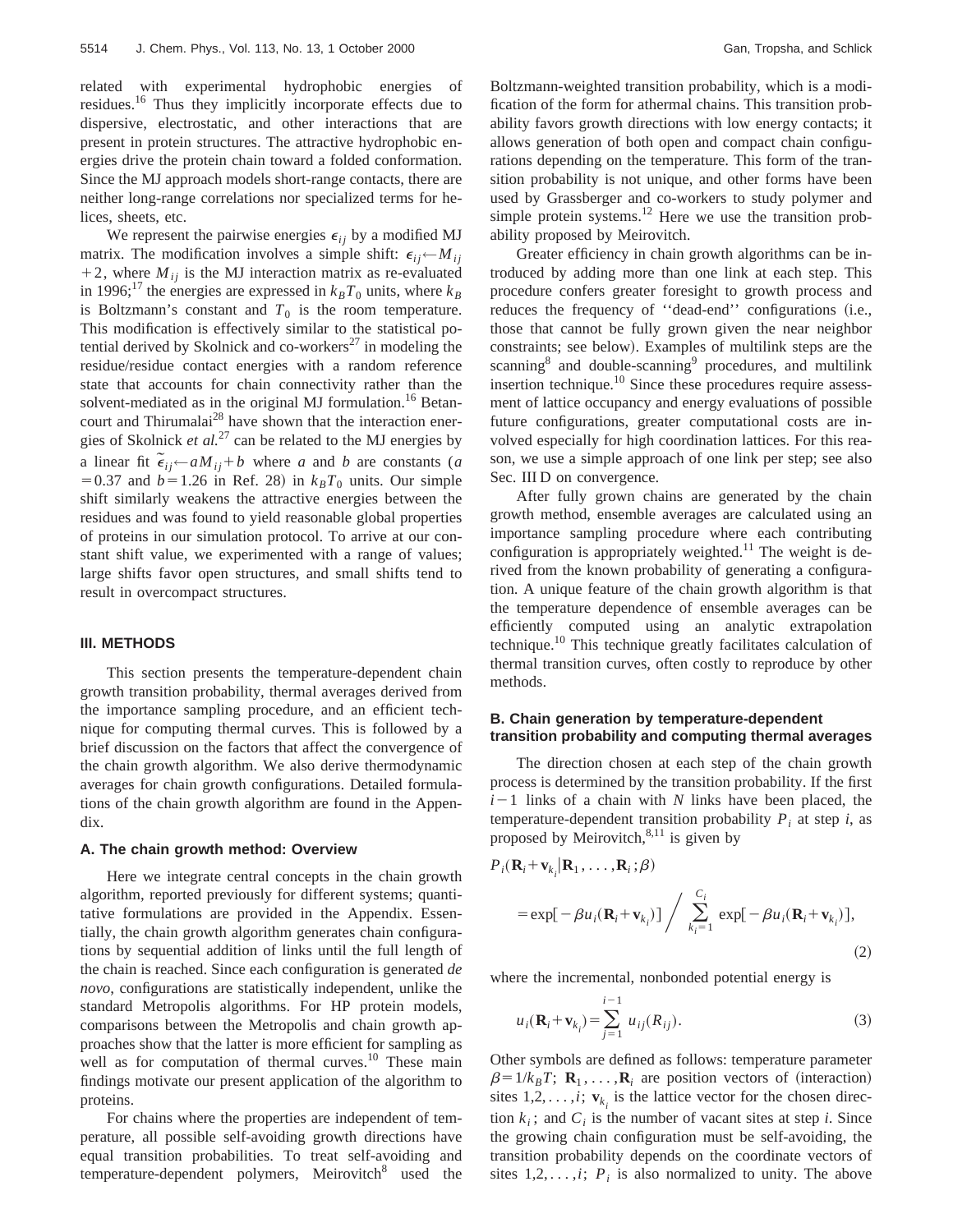temperature-dependent transition probability favors configuration states with large Boltzmann weights and/or growth directions with favorable energetic contacts. Configurations thereby generated are compact at low temperatures and more open at high temperatures.

We generate chains on  $(311)$  cubic lattice guided by the transition probability  $(2)$ . The first link can be placed in any direction, and the move directions for subsequent links are selected according to  $P_i$  by a Monte Carlo procedure (see the Appendix). This growth process is continued until the entire chain length ( $N$  links) is reached. Each configuration  $\Lambda$  is generated with a probability

$$
P_{\Lambda}(\beta) = \prod_{i=1}^{N} P_{i}(\mathbf{R}_{i} + \mathbf{v}_{k_{i}} | \mathbf{R}_{1}, \dots, \mathbf{R}_{i} ; \beta)
$$
  
= exp $(-\beta E_{\Lambda})/W_{\Lambda}(\beta)$ , (4)

where  $E_{\Lambda}$  is the energy for configuration  $\Lambda$  and the statistical weight

$$
W_{\Lambda}(\beta) = \prod_{i=1}^{N} \left\{ \sum_{k_i=1}^{C_i} \exp[-\beta u_i(\mathbf{R}_i + \mathbf{v}_{k_i})] \right\}.
$$
 (5)

If a dead-end configuration, i.e.,  $C_i=0$ , is encountered before the chain is fully grown, the growth process is terminated and the chain discarded, the next chain is then regrown from scratch. In this way, successive configurations are not correlated. To obtain accurate estimates of thermal averages, we generate millions of configurations.

Once configurations are generated as above, the average of a property *A* in canonical ensemble is given by

$$
\langle A \rangle_{\beta} = \sum_{\{\Lambda\}} A_{\Lambda} W_{\Lambda}(\beta) \left/ \sum_{\{\Lambda\}} W_{\Lambda}(\beta), \right. \tag{6}
$$

where  $A_{\Lambda}$  is the value of property *A* for configuration  $\Lambda$ . We have used an importance sampling procedure to obtain the above statistical average, which ensures that the (biased) chain growth configurations are assigned appropriate weights.<sup>11</sup> All successfully grown configurations are counted, each with a statistical weight  $W_{\Lambda}$ . The statistical weight,

$$
W_{\Lambda}(\beta) = P_{\Lambda}(\beta)^{-1} \exp(-\beta E_{\Lambda}), \tag{7}
$$

represents a correction of the Boltzmann weight  $(\exp[-\beta E_\Lambda])$  of the canonical ensemble. Since each chain growth configuration is generated with a probability  $P_{\Lambda}(\beta)$ , the correction factor  $P_{\Lambda}(\beta)^{-1}$  in Eq. (7) removes this bias (see also the Appendix). To ensure accuracy and convergence of the average  $\langle A \rangle$ <sub> $\beta$ </sub>, the size of the configurational sample must be sufficiently large so that configurations with large weights belong to the sample.

# **C. An extrapolation technique for calculating thermal profiles**

Temperature-dependent quantities are expensive to compute because many configurational ensembles are often needed to reproduce thermal profiles. An efficient way of obtaining thermal curves is by an analytic extrapolative technique employed by O'Toole and Panagiotopoulos $10$  where only a few configurational samples are needed. In this approach, the thermal average  $\langle A \rangle_{\beta}$  can be computed based on configurational ensemble generated at the temperature parameter  $\beta$  as follows:<sup>10</sup>

$$
\langle A \rangle_{\beta'} = \sum_{\{\Lambda\}} A_{\Lambda} W_{\Lambda}(\beta') \Bigg/ \sum_{\{\Lambda\}} W_{\Lambda}(\beta')
$$

$$
\approx \sum_{\{\Lambda\}} A_{\Lambda} S_{\Lambda}(\beta', \beta) \Bigg/ \sum_{\{\Lambda\}} S_{\Lambda}(\beta', \beta), \tag{8}
$$

where

$$
S_{\Lambda}(\beta', \beta) = W_{\Lambda}(\beta) \exp[-(\beta' - \beta)E_{\Lambda}].
$$
 (9)

In this approximation of  $\langle A \rangle_{\beta}$ , the statistical weight  $W_{\Lambda}(\beta')$  is effectively replaced by the Boltzmann-corrected weight  $S_\Lambda(\beta', \beta)$ . Equation (8) is exact when  $\beta = \beta'$  and a poor approximation of  $\langle A \rangle_{\beta'}$  for non-negligible values of  $|\beta'-\beta|$ . The approximation is reasonable because energy distributions of two configurational ensembles at  $\beta'$  and  $\beta$ overlap significantly when  $|\beta'-\beta|$  is small. Hence, the above extrapolation of thermal averages is justified within a certain temperature range.

#### **D. Factors affecting convergence**

The convergence of the average property  $\langle A \rangle_\beta$  depends on the size of the configurational ensemble  $N$ , the number of links *b* placed at each step of the growth process, and the lattice coordination number  $n_c$ . Since the chain growth algorithm explores all available growth directions at each step, the number of energy evaluations per step is proportional to  $(n_c)^b$ . The cost per step must be balanced with the overall added efficiency possible by the ''scanning'' approach (*b*  $>1$ ) of Meirovitch<sup>8</sup> and its variants such as double-scanning procedure $9$  and multilink insertion technique,<sup>10</sup> all of which are generally efficient for polymers when implemented on low coordination square<sup>9</sup> and cubic<sup>10</sup> lattices. For our  $(311)$ lattice with  $n_c = 24$ ,  $(n_c)^b$  is large even for small values of *b*.

We thus choose  $b=1$  but compensate by generating a large sample size on the order of 10 million. Larger *b* would mean reducing the sample size  $N$  and likely to decrease the effectiveness of the importance sampling approach to computing thermal averages. As our thermodynamic results show, our statistical fluctuations are not large, but larger *b* values might be considered in the future.

Our simulations are performed on a 300 MHz R12000 SGI Origin2000 computer at New York University. Sampling 5 million configurations for a 30 residue protein requires about 10 CPU hours.

#### **E. Thermodynamic functions**

We now present the expressions for the thermodynamic energy, free energy, entropy, and heat capacity. These thermal averages are computed based on the importance sampling procedure and the analytic extrapolation technique outlined in Secs. III B and III C (see also subsection  $2$  of the Appendix). The changes in thermodynamic quantities are more meaningfully measured with respect to a reference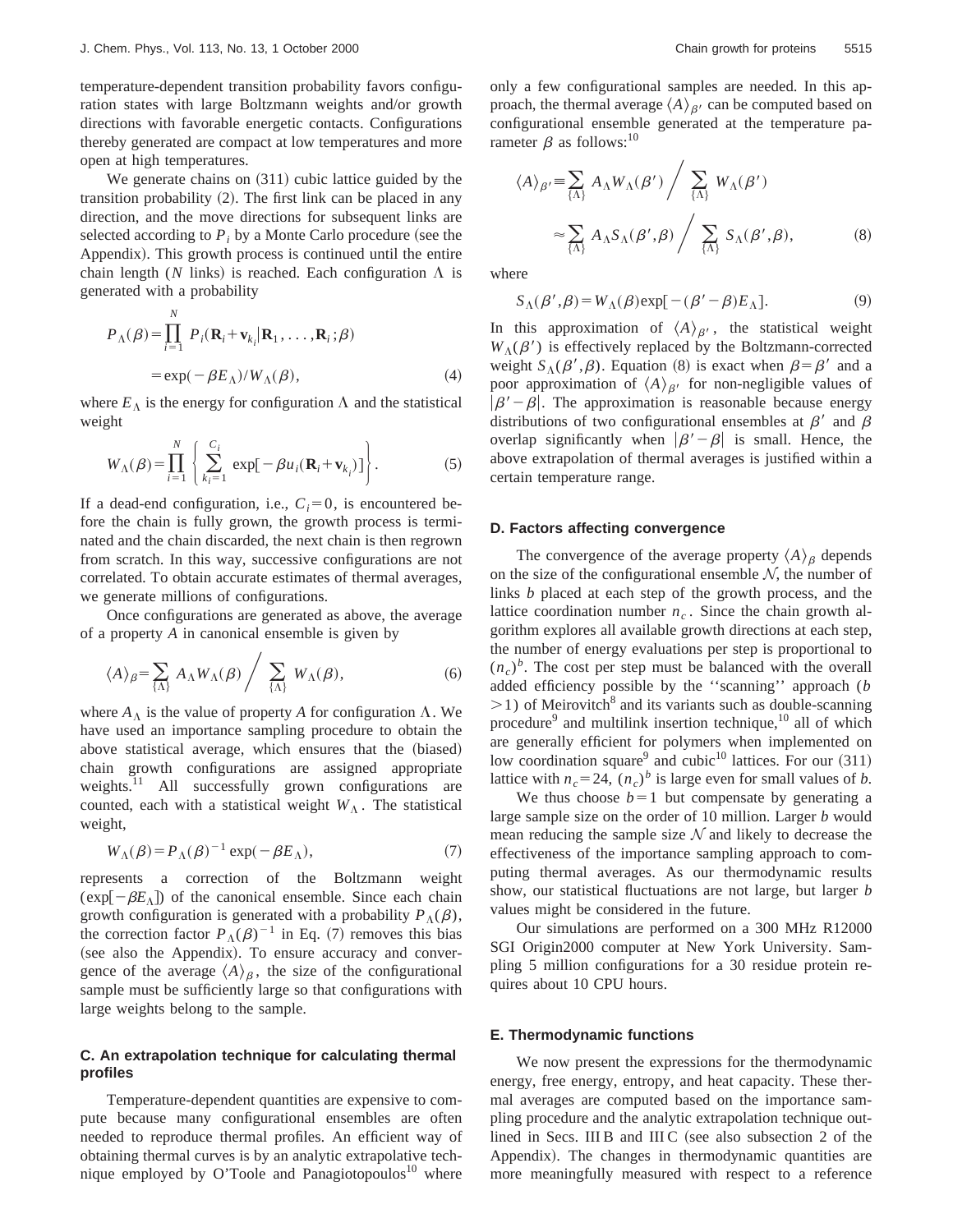state. The reference state for a protein chain molecule is taken to be the ideal random walk chain on the  $(311)$  lattice.

We define the excess free energy as

$$
F(\beta) = -k_B T \ln[Z(\beta)/Z_{\text{ref}}],\tag{10}
$$

where  $Z(\beta)$  and  $Z_{\text{ref}}$  are the configuration partition functions of the protein and reference chains, respectively. For an ideal random walk chain on the lattice, the number of states is  $(n_c)^N$  where  $n_c$ =24 for the (311) lattice. Therefore, the exact reference partition function is

$$
Z_{\text{ref}} = \sum_{\Lambda=1}^{N} n_c^N = \mathcal{N} n_c^N, \qquad (11)
$$

where  $N$  is the number of configurations. As expected,  $Z_{ref}$ only depends on the chain and lattice characteristics.

We rewrite the protein partition function,  $Z(\beta)$  $= \sum_{\{\Lambda\}} \exp(-\beta E_{\Lambda})$ , using an importance sampling procedure for chain growth configurations as  $Z(\beta) = \sum_{\{\Lambda\}} W_{\Lambda}(\beta)$ . When the extrapolation technique is employed to evaluate temperature dependence of  $Z(\beta)$ , we have  $Z(\beta)$  $=\sum_{\Lambda}S_{\Lambda}(\beta,\beta')$ ; therefore the excess free energy function is given by

$$
F(\beta) = -k_B T \ln \left[ \frac{1}{Z_{\text{ref}}} \sum_{\Lambda=1}^{N} S_{\Lambda}(\beta, \beta') \right].
$$
 (12)

Similarly, the excess internal energy is given by

$$
E = \langle E \rangle_{\beta} = \sum_{\{\Lambda\}} E_{\Lambda} S_{\Lambda}(\beta, \beta') / \sum_{\{\Lambda\}} S_{\Lambda}(\beta, \beta'), \qquad (13)
$$

where  $E_{\Lambda} = \sum_{i \leq j}^{N} u_{ij}$  and, from thermodynamic relations, the excess entropy is

$$
S/k_B = \beta(E - F). \tag{14}
$$

While we might also evaluate the entropy and free energy by using the probability of configurations  $P_{\Lambda}$ , such estimates lead to results that are poorer than the weight-corrected formulas above.<sup>11</sup>

The evaluation of specific heat is of significant interest because this quantity can be measured in calorimetry experiments.<sup>29,30</sup> The specific heat capacity *C* corresponds to second energy moment or energy fluctuations, given as

$$
\frac{C}{k_B} = \frac{d\langle E \rangle_\beta}{dT} = \beta^2 \left[ \langle E^2 \rangle_\beta - \langle E \rangle_\beta^2 \right].\tag{15}
$$

These thermodynamic functions are expressed in a form that allows rapid evaluation of thermal transition curves. Below we compare this method of determining thermodynamic functions to direct simulation results at different temperatures.

## **IV. RESULTS AND DISCUSSION**

#### **A. Analysis of configurational ensembles**

## **1. Energy distributions**

The energy distribution of configurations reflects the nature of the algorithm used to produce it. Below, we charac-



FIG. 2. Energy distribution of configurations for a helical protein 434 Repressor (1r69) at reduced temperatures  $T^* = T/T_0 = 1$ , 1.5, and 2 where  $T_0$  $=$  298 K. Ensembles of 10 million configurations were generated to produce the curves.  $E/N$  is the excess internal energy per residue, expressed in units of  $k_BT_0$ .

terize the energy distributions, examine average energies in comparison to native energies, and discuss the relationship between statistical weights and energies.

Figure 2 shows the energy distributions of protein 434 Repressor (1r69) for ensembles generated at three different temperatures:  $T^* = T/T_0 = 1$ , 1.5, and 2, where  $T_0$  is the room temperature (298 K). No weighting by  $W_\Lambda(\beta)$  was done to obtain these distributions. We see that, as expected, higher temperature distributions are peaked at higher energies. The distributions are nearly Gaussian and they have similar widths. The widths can be parametrized by a function of the form  $\exp\{-[E-E_0(T)]^2/2\sigma^2\}$  where  $E_0(T)$  and  $\sigma$ specify the location of the peak and width of the distribution, respectively. This characterization arises since configurations  $\{\Lambda\}$  and corresponding energies  $\{E_{\Lambda}\}\$  of the chain growth algorithm are statistically uncorrelated.

The energy distributions in Fig. 2 also show that the energy states at different temperatures overlap significantly. This suggests that an ensemble generated at a temperature can be used to approximate thermodynamic averages at neighboring temperatures according to the analytic extrapolation of Eq.  $(8)$ . Indeed, we show later that only a few ensembles are needed to reproduce the temperature curves for various average properties.

Next we assess the energies and configurations of the chain growth ensemble compared to the native states. Table I shows that the ensemble-averaged energy,  $\langle E \rangle$ <sub> $\beta$ </sub>, of 1r69 is considerably lower than the value for the native protein, which is close to the peak of the energy distribution  $(Fig. 2)$ at room temperature. This follows the fact that the larger weights are associated with the lower energy configurations. Indeed, observations (data not shown) give an almost linear correlation between weight  $\ln W_{\Lambda}(\beta)$  and energy  $-E_\Lambda/k_B T$  at  $T^*=1$ . Hence,  $W_\Lambda(\beta)$  approximates the Boltzmann weight at low temperature and, from Eq. (4),  $P_{\Lambda}$  is a constant of temperature and energy. In other words, configu-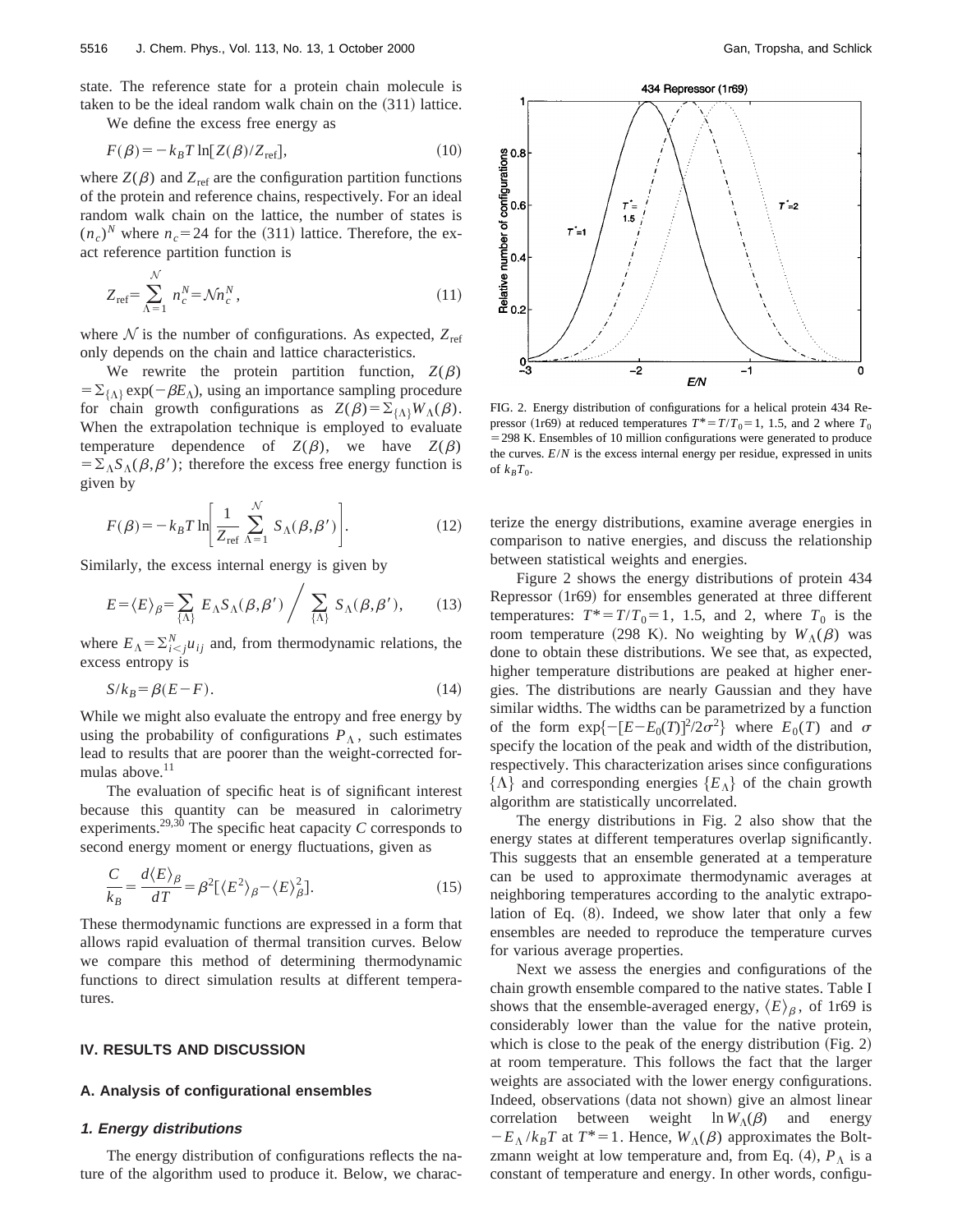TABLE I. Comparison of the global properties of chain growth (CG) configurations and native structures for three proteins. Results include excess internal energy per residue  $(E/N)$ , mean radius of gyration  $(R_G)$ , ensembleaveraged dRMSD ( $\sqrt{\langle D^2_{\text{drms}}\rangle}$ ) and the lowest dRMSD values in the generated ensembles along with their corresponding cRMSD values. The native values of energy refer to computed energies of  $C_\alpha$  proteins in their native configurations. The energy is expressed in units of  $k_B T_0$  where  $T_0$  is room temperature and the RMSD values are in Å .

| Proteins         |        |    |         |       | Size (N) $E/N$ $R_G$ (Å) $\sqrt{\langle D_{\text{drms}}^2 \rangle}$ | dRMSD cRMSD | Lowest Lowest |
|------------------|--------|----|---------|-------|---------------------------------------------------------------------|-------------|---------------|
| 2mhu             | native | 30 | $-1.46$ | 8.47  |                                                                     |             |               |
| 2mhu             | CG     | 30 | $-2.93$ | 7.15  | 3.71                                                                | 2.18        | 3.27          |
| 1r69             | native | 63 | $-1.92$ | 10.22 |                                                                     |             |               |
| 1r69             | CG     | 63 | $-3.90$ | 10.46 | 5.74                                                                | 3.82        | 5.48          |
| 2 <sub>cro</sub> | native | 65 | $-2.11$ | 10.22 |                                                                     |             |               |
| 2cro             | CG     | 65 | $-4.85$ | 10.24 | 5.37                                                                | 3.82        | 5.67          |

rations generated at  $T^*=1$  are unbiased. By contrast, for athermal chains or high temperature situations, the open configurations have larger weights than compact ones since  $W_{\Lambda} \sim \prod_i^N C_i$ . This predicted lower equilibrium energy of generated configurations could be attributed to our use of relatively simple MJ interaction energies and possibly the protein model as well. The calculated radius of gyration, however, agrees well with the native value, as also shown in Table I. Thus, it may be generally more difficult to reproduce the native energy than the size and overall structure. These observations also hold for the proteins 2mhu and 2cro (see Table I).

# **2. dRMSD distributions and 3D structures**

The RMSD distribution yields a more direct measure of the quality of configurational ensembles than the energy distribution. The distance RMSD,  $D_{\text{drms}}$ , is defined by

$$
D_{\text{drms}} = \sqrt{\frac{1}{N^2} \sum_{i=1}^{N} \sum_{j=1}^{N} (D_{ij} - D_{ij}^{\text{nat}})^2},
$$
 (16)

where  $D_{ij}$  and  $D_{ij}^{\text{nat}}$  are distances between residues *i*, *j* of a generated configuration and the native protein, respectively. We use the dRMSD measure to allow rapid evaluation of deviations of about 10 million configurations from the native structure. We also compute  $C_a$  cRMSD, obtained by optimal superposition of structures using Kabsch's method.<sup>31,32</sup> The cRMSD value is typically about 40%–50% larger than that of the dRMSD.

As shown in Fig. 3, the dRMSD distributions for the proteins 2mhu and 2cro are rather broad, but the peaks are located at the lower ends of the distributions which means that most configurations have lower dRMSD values. Conversely, a distribution peaked at the high end of the dRMSD range would indicate a poor algorithm or/and energy function. Certainly, the goal is to devise a selection criterion to pick the structures in the ensemble with the lowest dRMSD values. This is discussed in the next subsection, but now we examine the best structure or the one with the lowest dRMSD value in a given ensemble of configurations. We see in Table I that the best structures have a dRMSD value of 2.2 Å for the small protein 2mhu  $(30$  residues) and 3.8 Å for the



FIG. 3. Distribution of distance root-mean-square deviations (dRMSD) for  $Cd-7$  Metallothionein-2  $(2mhu)$  and 434 Cro  $(2cro)$  proteins at reduced temperature  $T^*=1$  as computed from an ensemble of 5 million configurations for 2mhu and 10 million configurations for 2cro.

larger proteins  $1r69$  (63 residues) and  $2cro$  (65 residues). For comparison, the best dRMSD values obtained by Hinds and Levitt $21$  using an exact enumeration method on diamond lattice are in the range of 3.17– 4.01 Å for proteins having 52 to 68 residues. Thus our results are comparable in quality with those by Hinds and Levitt.

Some of the factors determining the lowest dRMSD value obtainable include quality of the algorithm and energy function, the sequence length, and nature of protein fold. For example, as the sequence length increases the number of possible configurations grows exponentially, making it much more difficult to obtain low dRMSD values. By comparing the best dRMSD values of  $2mhu$   $(30$  residues) and  $2cro$   $(65$ residues), we see that doubling the protein length nearly doubles the dRMSD value. Moreover, simple protein folds are expected to be easier to generate than complicated protein folds, as the comparisons of three-dimensional structures below illustrate.

Best dRMSD structures (with corresponding cRMSD value) for the three test proteins 2mhu, 1r69, and 2cro are compared to their native structures in Fig. 4. These configurations with cRMSD of about  $3-6$  Å or dRMSD of  $2-4$  Å reproduce the rough overall folds of their native structures. However, secondary structures of 1r69 and 2cro are not evident in these calculated configurations; specific short range potentials are needed to reproduce these features.

To further explore the performance of our approach on a relevant protein with unknown native structure, we consider the Janus sequence, a solution to the Paracelsus challenge of Rose and Creamer:<sup>33</sup> transform the conformation of a parent globular protein into a target protein by altering less than 50% of the parent protein sequence. The solution to the challenge, based on the parent  $(1pgb)$  and target  $(1rop)$ proteins,<sup>18</sup> is the Janus sequence that has an experimentally inferred fold that is similar to the target protein  $1$ rop.<sup>18</sup> However, its experimental three dimensional structure has not been solved. We use our algorithm to generate the folds of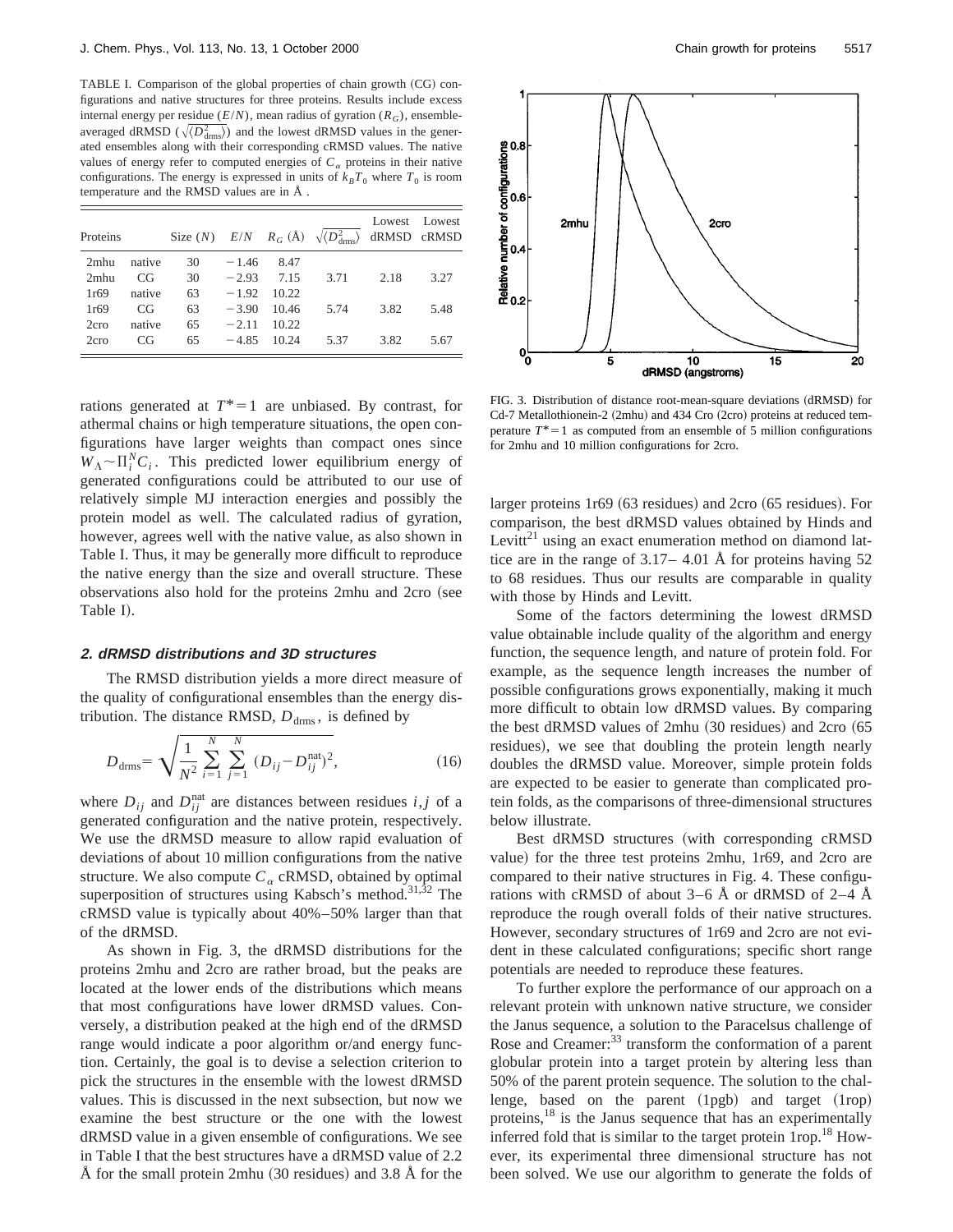



 $2mhu$ , cRMSD= $3.27\text{\AA}$ 





FIG. 4. (Color) Comparison of native  $C_{\alpha}$  trace (red) and the corresponding structure generated by the chain growth algorithm (blue) with the lowest dRMSD or cRMSD. Superpositioning was done using the molecular graphics program Insight II. The cRMSD value was calculated using the optimal superposition method of Kabsch (Ref. 31). Results were obtained using 5 million configurations for protein 2mhu and 10 million each for proteins 1r69 and 2cro.

the parent, target, and Janus proteins; 5 million configurations were generated for each of the proteins. Since 1pgb (56 residues) and 1rop (63 residues) proteins do not have the same number of residues, the last seven residues at the unstructured C-terminal tail of 1rop are not considered in our simulations.

Figure  $5(a)$  shows how well the best generated structures compare with the native 1pgb and 1rop proteins: the cRMSD for 1rop is 4.9 Å and for 1pgb it is  $6.2 \text{ Å}$ . Better accuracy is achieved for the all- $\alpha$  protein because it is topologically simpler than the mainly  $\beta$  protein 1pgb.

Since the Janus structure is not available, we next compare the configurations generated with this sequence to the parent and target structures. From the Janus configurational ensemble, we select two structures where one of them has the lowest dRMSD with respect to the parent protein and the other to the parent protein. The two pairs of superimposed structures are shown in Fig. 5b. The best Janus structure for the target protein has a low cRMSD of 5 Å , but the equivalent structure for the parent protein has a larger cRMSD of 7 Å . Thus, our approach can approximate the target structure using its native  $(1rop)$  and Janus sequences.

The algorithm's ability to generate accurate folds is a prerequisite for predicting protein structures. *De novo* predictions must be based on some selection criteria such as free energy. For completeness, we also compare the lowest energy structure of Janus in our ensemble to the parent and target proteins in Fig.  $5(c)$ . Disappointingly, the Janus structure has cRMSD values of 8.1 and 11.8 Å with respect to the parent  $\beta$  protein and target  $\alpha$  protein, respectively. This failed prediction may be explained by the fact that the lowest energy conformation from our model is a compact structure whereas the 1rop structure is an elongated fold. A better assessment of a prediction algorithm is to test its predictive capability on a set of proteins. On this measure, our algorithm's accuracy of predicted folds generally varies between 6 to 8 Å for a set of  $\alpha$  proteins.<sup>34</sup> Recent assessment of blind predictions (CASP3, critical assessment of structure predictions) from *ab initio* methods shows that for most target structures the cRMSD value is about 10  $\AA$ , although a few significantly better predictions are reported.<sup>35</sup> While progress in *ab initio* approaches has been made, all approaches are far from being sufficiently accurate to be useful for detailed functional studies  $(e.g., prediction of active sites)$ .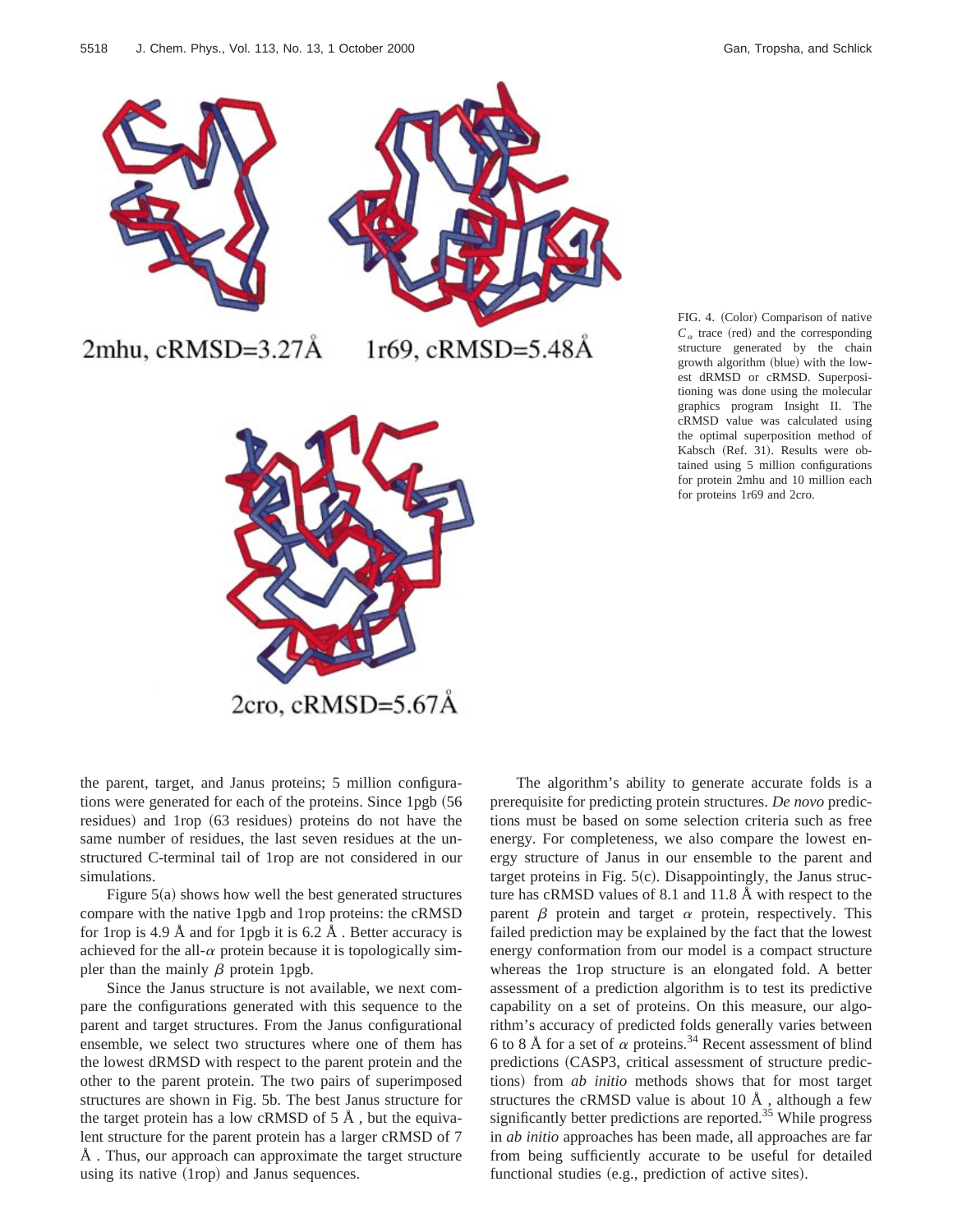

FIG. 5. (Color) Comparison of native  $C_\alpha$  trace (red) and the corresponding structure generated by the chain growth algorithm (blue): (a) lowest dRMSD or cRMSD structures in configurational ensembles for 1pgb (left) and 1rop (right) proteins; (b) two structures from the Janus ensemble with the lowest dRMSD with respect to 1pgb and 1rop proteins; (c) the generated Janus structure with the lowest energy is superimposed with 1pgb and 1rop proteins. Note that the last seven unstructured residues of the C-terminal of 1rop are not shown, and the structures superimposed have 56 residues each. Five million configurations were produced for each of the protein sequences.

# **3. Correlations between RMSD and energy/weight**

Next we assess the quality of configurational ensembles by displaying the correlation between RMSD and energy for the configurations. We also introduce the ensemble-averaged dRMSD and an energylike quantity based on the statistical



FIG. 6. Ensemble-averaged distance RMSD vs *E*/*N*, the excess internal energy per residue, for the two proteins 2mhu and 1r69. The square symbols denote simulation points, and the composite curves were computed using the analytic extrapolation formula Eq.  $(8)$  given four configurational ensembles at  $T^*$  = 1, 1.25, 1.5, and 2.

weight  $W_{\Lambda}$ . Energy and statistical weight are different criteria for selecting favorable configurations whereas ensembleaveraged dRMSD is a global measure of ensemble's quality.

We define the thermal or ensemble-averaged dRMSD value for the configurational ensemble at inverse temperature parameter  $\beta$  as follows:

$$
\langle D_{\text{drms}}^2 \rangle_{\beta} = \sum_{\Lambda} D_{\text{drms}}^2 S_{\Lambda}(\beta, \beta') / \sum_{\Lambda} S_{\Lambda}(\beta, \beta'), \quad (17)
$$

where  $S_{\Lambda}(\beta,\beta')$  is defined in Eq. (9). This average is a more meaningful measure of expected deviations produced by the model and algorithm than other measures based on specific configurations, especially for equilibrium configurations with considerable flexibility. It is also equivalent to the long-time average of dRMSD in equilibrium molecular dynamics simulations. The dependence of  $\sqrt{\langle D^2_{\text{drms}}\rangle}$  on internal energy  $E(T) = \langle E_\Lambda \rangle_\beta$  for the proteins 2mhu and 1r69 is shown in Fig. 6. In this plot, we have calculated the mean energy per residue using both direct simulations (points) and an extrapolation technique whose results are shown as composite curves. The composite curves from the extrapolation procedure were obtained by using formula  $[Eq. (8)]$  with four configurational ensembles generated at  $T^* = 1$ , 1.25, 1.5, and 2. Figure 6 shows that the ensemble-averaged dRMSD value is a monotonic decreasing function of the internal energy. It emphasizes that a low average dRMSD corresponds to a low average energy, although below a certain threshold energy the average dRMSD does not seem to improve. For the configurations with the lowest energies (i.e., near room temperature) their dRMSD values vary between  $4 \text{ Å}$  and  $6 \text{ Å}$ . These values are about 2 Å larger than the best values in the ensembles and slightly lower than the dRMSD values at which the peaks of the  $dRMSD$  distributions are found (Fig. 3).

The average RMSD is a statistical measure of the RMSD for an ensemble of configurations. Often, it is desirable to compare specific, favorable configurations to the native structure; this requires a way of ranking the configurations.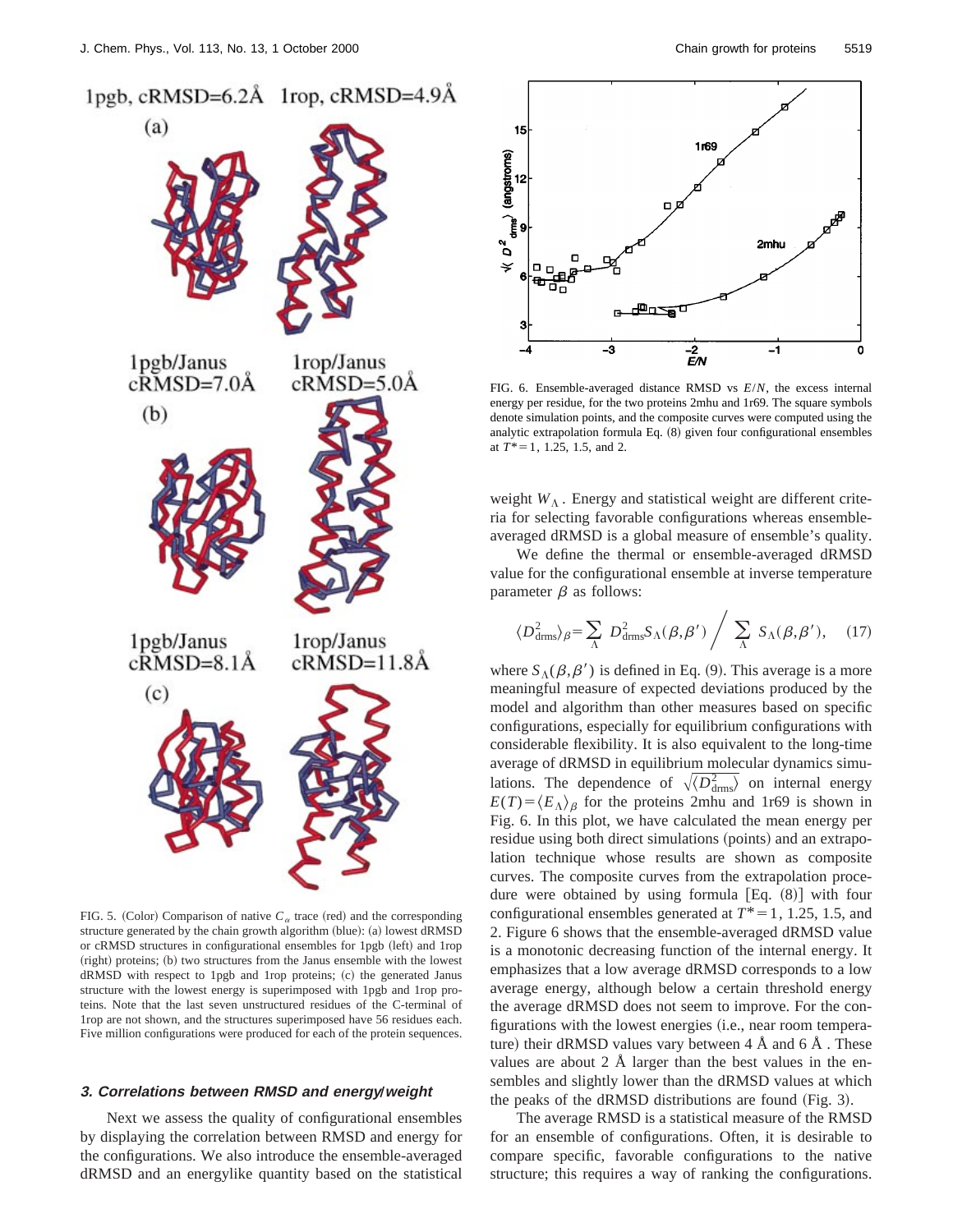

FIG. 7. Scatter plots of the weight-based energy per residue,  $E_W/N$  [Eq. (18)], vs cRMSD for three proteins. Energy is expressed in units of  $k_B T_0$ where  $T_0$  is the room temperature and cRMSD is in  $\AA$ . Each plot displays 50 000 randomly chosen configurations.

Most ranking of proximity to the native state is based on the internal energy by assuming that the entropic contribution is small. Here we employ both energy and weight-based selection criteria to display their correlations with RMSD.

The new weight-based selection criterion is rationalized as follows. Recall that the excess free energy  $F(\beta) \propto$  $-\ln\Sigma_{\{\Lambda\}}W_{\Lambda}(\beta)$ . This function cannot be used to rank configurations because a free-energy like function that is configuration specific is required. We achieve this by using the following weight-based energy for configuration  $\Lambda$ :

$$
E_W(\Lambda) = -k_B T \ln W_\Lambda. \tag{18}
$$

Here, configurations with large weights correspond to low energies. Recall that statistical weight  $W_{\Lambda}$  is related to chosen growth directions which are in turn determined by the Boltzmann factors in the transition probability. Moreover, the weight-based energy is correlated with both the internal and the free energies. In fact, our simulation results show that  $-k_B T \ln W_{\Lambda}$  is correlated with internal energy  $E_{\Lambda}$  at room temperature. It is also apparent that  $E_W(\Lambda)$  is obtained from the free energy when a configuration in the ensemble has a dominant weight. Thus,  $E_W(\Lambda)$  offers a different selection criterion but is still related to the internal and free energies.

Folded nativelike conformations are expected to have much lower energies than unfolded conformations. Therefore, there should be a good correlation between the configuration weight-based energy and cRMSD value. Scatter plots of  $E_W/k_BT$  versus cRMSD for the three proteins are shown in Fig. 7 using the cRMSD corresponding to optimal superposition of the two structures. The shapes of the scatter plots in Fig. 7 indicate a general correlation between low cRMSD value and energy. However, this correlation is not strong since configurations with high  $E_W$  values can also have lower relative cRMSD values. In Fig. 8, similar scatter plots are shown using the internal energy *E* as selection criterion instead of the free-energy like  $E_W$ . The general trend is similar to those in Fig. 7. Others have also found comparable or



FIG. 8. Scatter plot as in Fig. 7, but for internal energy per residue, *E*/*N*, vs cRMSD.

weaker degree of energy/cRMSD correlations when statistical potentials are used to compute the protein energy or used as selection criteria.36 Stronger correlations between cRMSD and energy are possible with all-atom potentials. $37$ 

## **B. Thermodynamic analysis of temperature-induced transitions**

The native states of proteins are special points in the thermodynamic phase diagram. Experimental studies of protein folding/unfolding provide essential information about the behavior of proteins under a wide range of temperature and solvent conditions.<sup>29,30</sup> The validity of protein interaction potentials and the algorithms designed to find the global free energy minimum are more fully tested when computed properties of proteins in various regions of the thermodynamic phase diagram are assessed with respect to experimental data. Below we report on the response of thermodynamic functions to variation of temperature. Since the solvent degrees of freedom are not included explicitly, variation of thermodynamic properties with respect to solvent conditions cannot be adequately studied here.

# **1. Statistical fluctuations in thermodynamic quantities**

We begin with a consideration of statistical errors in the computation of thermodynamic quantities. Statistical errors in thermodynamic quantities are estimated by performing different runs for the same protein at a given temperature, and repeating this process for various temperatures of interest. The number of configurations sampled is  $5 \times 10^6$  for 2mhu and  $10<sup>7</sup>$  for the larger proteins 1r69 and 2cro. Computational time for a single run for protein 2mhu is about 10 hours on SGI Origin2000 and about four times longer for the other two proteins (double the size of 2mhu). Typically, over 90% of the trial configurations are successfully grown (less than 10% are discarded because of dead-end configurations).

Table II summarizes the standard deviations for various calculated thermodynamic quantities at the reduced temperature  $T^*$  = 1.5, which are expressed as percentages of the av-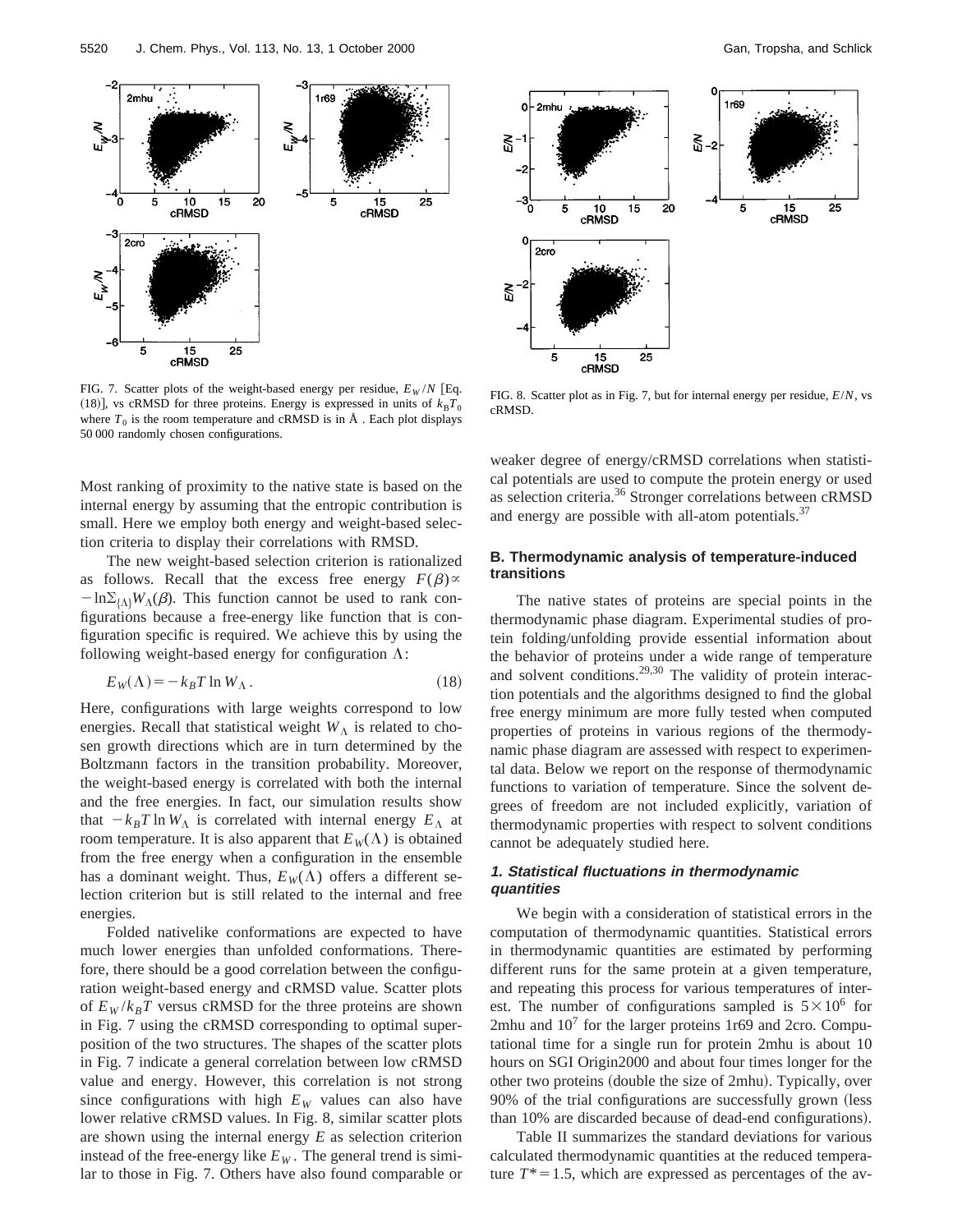TABLE II. Standard deviations of excess internal energy (*E*), free energy (*F*), specific heat (*C*), and entropy (*S*) per residue, and mean radius of gyration ( $R_G$ ) and ensemble-averaged dRMSD ( $\sqrt{\langle D^2_{\text{drms}}\rangle}$ ) at reduced temperature of  $T^*=1.5$  as obtained from 20 runs each for two proteins (ensembles of 5 million configurations for 2mhu and 10 million configurations for 1r69). The standard deviations are expressed as a percentage of the mean value and the energy is in units of  $k_B T_0$  where  $T_0$  is the room temperature.

| $T^*$          |               |      |      |     |     | $E/N$ $F/N$ $C/k_BN$ $S/k_BN$ $R_G(\AA)$ $\sqrt{\langle D_{\text{drms}}^2 \rangle} (\AA)$ |
|----------------|---------------|------|------|-----|-----|-------------------------------------------------------------------------------------------|
| $2m$ hu<br>1.5 | 3.0           | 21.7 | 25.4 | 2.5 | 0.9 | 2.9                                                                                       |
| 1r69<br>1.5    | $3.5^{\circ}$ | 3.2  | 73.6 | 4.3 | 5.6 | 12.8                                                                                      |

erage values; each value was obtained from 20 different runs. We have chosen the temperature to lie in the transition region of thermal curves where fluctuations are most significant. As shown in Table II, all quantities except the specific heat capacity have small to moderate standard deviations. The heat capacity, reflecting energy fluctuations or the second energy moment, is subject to larger numerical uncertainties than, for example, the internal energy.

#### **2. Thermodynamic profiles**

In the chain growth approach thermodynamic functions can be calculated using both the direct simulation approach and the theoretical extrapolation formula  $(8)$ . The direct simulation approach requires that many points be calculated at different temperatures whereas the theoretical formula of Eq.  $(8)$  can rapidly estimate the shape of the curve based on a few configurational ensembles generated. The extrapolation formula is expected to be most effective in moderate and high temperature regions. Because the low temperature region is dominated by a few specific configurations, more configurational ensembles may be needed to obtain accurate thermodynamic curves. To reproduce a thermodynamic curve, we generate ensembles at  $T_1, T_2, \ldots, T_n$  where *n* is typically small. A composite curve is obtained by extrapolating known thermal average values  $A(T_1), A(T_2), \ldots, A(T_n)$ using Eq.  $(8)$ . We compare direct simulation results with thermodynamic curves produced in this way.

The temperature dependence of the excess free energy, internal energy, and entropy [Eqs.  $(12)$ – $(14)$ , respectively] is shown in Fig. 9 for the three proteins 2mhu, 1r69, and 2cro; the corresponding results for the radius of gyration and ensemble-averaged dRMSD are shown in Fig. 10. For each protein, the actual simulation values are shown as points and the curves are derived from Eq.  $(8)$ . The extrapolated curves are based on four ensembles at reduced  $T^* = 1$ , 1.25, 1.5, and 2. We generally note a good fit between computations and theory, for moderate and high temperatures. The best agreement is in the free energy curves in Fig. 9. The composite curves are discontinuous in the lower temperature region, and there is evidence that simulated points behave similarly. Better agreement can be achieved when the composite curves are constructed based on more configurational ensembles, at the expense of computational cost. For comparison, thermodynamic functions of simple protein models



FIG. 9. Temperature dependence of excess internal energy (*E*/*N*), entropy  $(S/k<sub>B</sub>N)$ , and free energy  $(F/N)$  per residue for three proteins. The symbols are simulation values and the composite curves were obtained via analytic extrapolation formula Eq. (8) given four configurational ensembles at reduced temperatures  $T^*$  = 1, 1.25, 1.5, and 2. The energies are expressed in units of  $k_B T_0$  where  $T_0$  is room temperature.

on cubic lattices calculated by a chain growth algorithm can be obtained with greater efficiency than with our more realistic protein model.<sup>10</sup> Here, the statistical fluctuations are small and the extrapolation technique works well over a wide temperature range.

The excess energy and entropy functions in Fig. 9 show marked increases when the temperature exceeds about 300 K. We see an initial increase in the temperature range 300– 500 K and further increases at higher temperatures as the proteins unfold. The small protein 2mhu tends to show an abrupt transition from native to unfolded state. The transition curves of the larger proteins 1r69 and 2cro are not smooth and the transition is spread over a broader temperature range. The larger proteins tend to reach their high temperature satu-



FIG. 10. Temperature-dependent studies as in Fig. 9, but for the radius of gyration  $(R_G)$  and ensemble- averaged dRMSD, in units of  $\AA$ .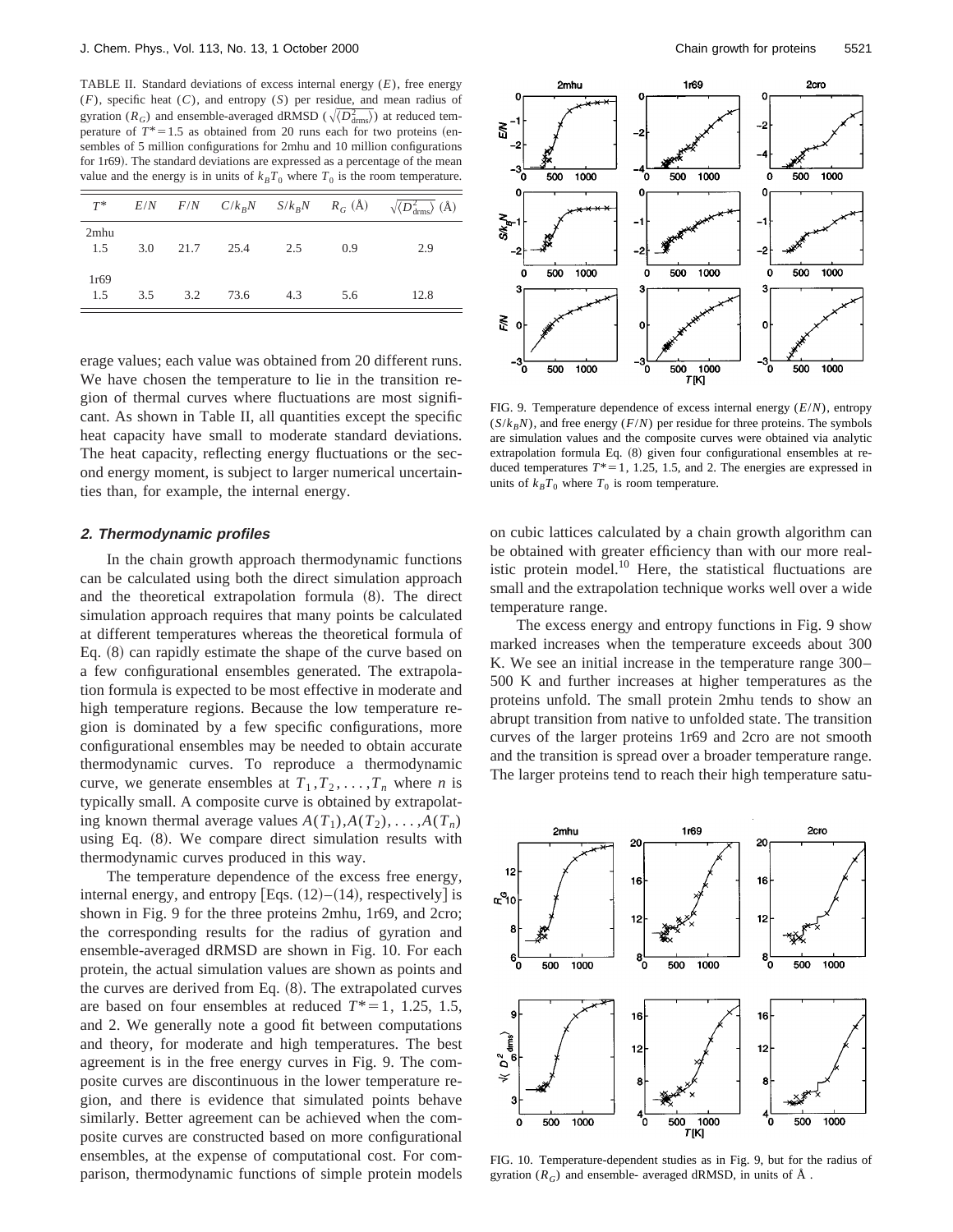ration value at higher temperatures. This difference is partly due to the higher internal energies (per residue) for the larger proteins; see Table I. For temperatures less than 500 K, the radius of gyration and ensemble-averaged dRMSD in Fig. 10 only change moderately. Large increases for these global properties occur when the temperature approaches two to three times the native or room temperature. These temperatures correspond to about 2/3 of the internal energy per residue at  $T^* = 1$ . At these temperatures, all degrees of freedom in the proteins are essentially thermalized, resulting in dramatic increases in the radius of gyration and thermodynamic curves (Figs. 9 and 10). Proteins are unfolded under these conditions.

#### **3. Relation to other theoretical studies**

Protein denaturation has been rationalized using both the two-state transition<sup>29</sup> and transition via intermediate states.<sup>30,38</sup> Recent entropy-sampling Monte Carlo studies by Hao and Scheraga $3-6$  on thermal transitions of model proteins support the view that the transitions are essentially of the two-state character. The entropy sampling method is similar to the multicanonical sampling approach which has been applied to proteins.<sup>2</sup> In this view of protein denaturation transition, the protein is either in the native state or the unfolded states with few stable intermediate states. The free energy of *states*, as opposed to thermodynamic free energy, is found to have a double-well shape. The free energy of states cannot be calculated using the chain growth method because the density of states is not determined. Calculated free energy curves in Fig. 9 for all three proteins 2mhu, 1r69, and 2cro are smoothly varying functions of temperature, which show lack of abrupt changes as seen in energy, entropy, and radius of gyration transition curves.

Protein denaturations associated with heat and acid denaturants are also interpreted in terms of partial unfolding or formation of intermediate molten globule state. $30$  Complete unfolding occurs only in strong concentrations of urea. This type of transition is akin to melting of crystals to the disordered liquid state where the density of molecular packing is not greatly changed. Such a theoretical model has been proposed for protein denaturation.<sup>38</sup> As remarked before, below 500 K the values of the radius of gyration of proteins in Fig. 10 increase only moderately or by about 10% even though the energy and entropy in Fig. 9 show significant changes. Our results indicate that below 500 K the computed proteins are far from being fully unfolded. This discussion emphasizes that thermodynamic functions and mean radius of gyration do not necessarily increase at the same rate.

Our calculated results are more consistent with the picture that proteins denature via partial unfolding, although we caution that our calculations are limited to only three proteins using a low-resolution model. To support either view of protein denaturation, more protein cases must be examined and the level of accuracy of the model must be enhanced.

# **V. SUMMARY AND CONCLUSIONS**

We have examined the feasibility of using the chain growth algorithm for computing the configurational properties of proteins. The properties analyzed include structural features, correlations between energy and RMSD for configurations, and thermal transition profiles. Our protein model is more realistic than those in previous studies using chain growth algorithms<sup>10,12</sup> because it includes all 20 residue types, a physical range of pseudobond angles, and the simulation was performed on a refined cubic lattice.

We show that our model/algorithm combination is capable of generating configurations that are reasonably close to the native structures. The ensemble-averaged deviations from the native structures are only about 2 Å poorer than the best structures obtained, although the dRMSD distributions of the configurational ensembles are fairly broad. In addition, we presented an interesting application of the chain growth algorithm to the parent and target sequences, and the transformed sequence Janus associated with the solution to the Paracelsus challenge. Our algorithm reproduced the target protein structure with reasonable accuracy based on the best structures in the configurational ensembles generated for target and Janus sequences. We also introduced weight-based energy to evaluate energy-RMSD correlations for configurations; we found that present configurational ensembles yield only a moderate level of correlation. Collectively, these results appear to be satisfactory in view of our relatively simple  $C_\alpha$  protein model which does not incorporate any specific secondary biases or tertiary restraints. Further improvements should be possible with more accurate representations of the protein chain and newer chain growth algorithms that are currently being developed.<sup>12</sup>

The thermodynamic curves of proteins complement our results on structural features and analysis of configurational ensembles. We showed that the chain growth method can reproduce the thermal transition curves with only a few simulation runs. This technical advantage should prove useful in studies of protein transitions. Computed protein thermodynamic functions show that proteins undergo a transition to the unfolded state above the room temperature. Temperature dependence of the radius of gyration and ensembleaveraged dRMSD indicates that the rate of change may be different from that of thermodynamic functions. We discussed our results in the context of current views on protein transitions. However, computed specific heat capacity was subject to significant statistical fluctuations which prevented meaningful comparison to experimental results.

The chain growth method of generating configurations is conceptually distinct from the Metropolis algorithm. Ensembles of statistically independent configurations provide efficient computations of thermodynamic functions for the test cases presented. Furthermore, current developments in the chain growth algorithm may enhance its computational efficiency for realistic protein models which is one of the goals of protein structure prediction research. Our structural and thermodynamic results demonstrate that the algorithm is a viable alternative to other Monte Carlo algorithms that are currently being employed in theoretical studies of protein structure prediction and thermodynamics. In a forthcoming paper, we use the chain growth algorithm to evaluate the ability of different energy functions to discern nativelike structures for a set of proteins.<sup>34</sup>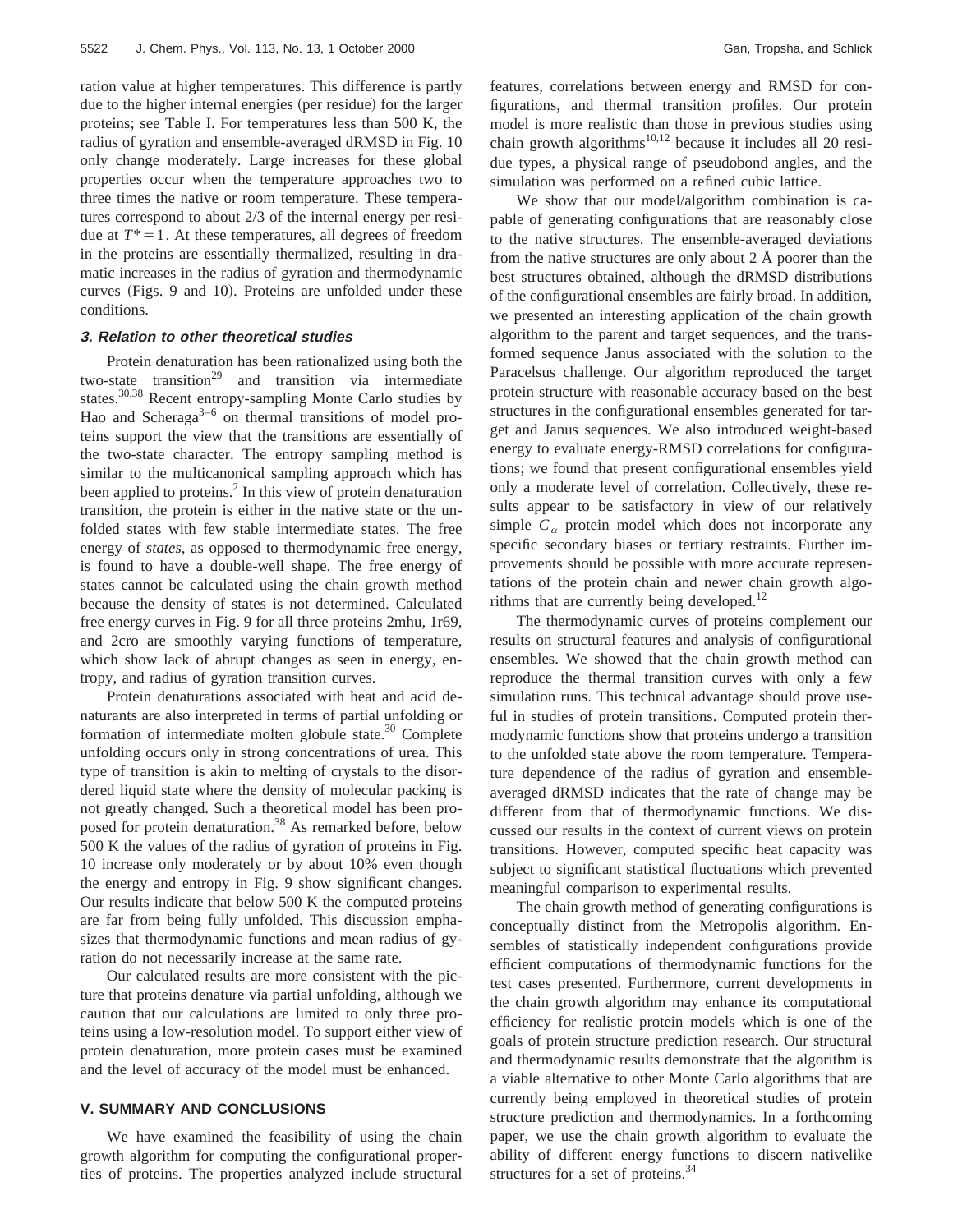## **ACKNOWLEDGMENTS**

This work was supported by NIH Grant No. GM55164 and NSF Grants Nos. BIR-94-23827EQ and ASC-9704681 to T. Schlick. T. Schlick is an investigator of the Howard Hughes Medical Institute. A. Tropsha gratefully acknowledges receiving support from NIH Research Resource Grant No. RR08102.

# **APPENDIX: FORMULATIONS OF THE CHAIN GROWTH ALGORITHM**

Here we present formulations of the chain growth algorithm for athermal and temperature-dependent chains based on Rosenbluth and Rosenbluth,<sup>7</sup> Meirovitch,<sup>9</sup> and Grassberger.<sup>12</sup> The concepts of transition probability, statistical weight, and importance sampling are described. An overview and summary of the algorithm are given in Secs. III A and III B.

#### **1. Transition probabilities and statistical weights**

For a chain molecule with  $N+1$  interaction sites, the chain growth process is governed by the transition probability  $P_i$  at step *i* that specifies the probability of selecting a given direction for the next link after  $i-1$  links have been placed. For self-avoiding chains, the new direction must not overlap with any of the previous sites. Thus the transition probability  $P_i$  depends on the position vectors  $\mathbf{R}_1, \ldots, \mathbf{R}_i$  of sites  $1, \ldots, i$ . We denote by  $\mathbf{v}_{k_i}$  the lattice vector for the chosen direction  $k_i$  at step *i*. The transition probability  $P_i$  for athermal chains is given by

$$
P_i(\mathbf{R}_i + \mathbf{v}_{k_i} | \mathbf{R}_1, \dots, \mathbf{R}_i) = 1/C_i, \tag{A1}
$$

where  $C_i$  is the number of vacant sites at step *i* and  $P_i(\mathbf{R}_i)$  $(\mathbf{v}_{k_i})$  is normalized:  $\sum_{k_i=1}^{C_i} P_i(\mathbf{R}_i + \mathbf{v}_{k_i}) = 1$ . If  $n_c$  is the coordination number of a lattice, the maximum value of  $C_i$  is  $n_c-1$  for self-avoiding chains and  $n_c$  for ideal chains with allowed overlapping sites. For example,  $n_c = 6$  for a simple cubic lattice and  $24$  for the refined cubic lattice  $(311)$ . For a chain with *N* links, the probability of generating the full configuration of the chain  $\Lambda = \Lambda(\mathbf{R}_1, \ldots, \mathbf{R}_{N+1})$  is then

$$
P_{\Lambda} = \prod_{i=1}^{N} P_i(\mathbf{R}_i + \mathbf{v}_{k_i} | \mathbf{R}_1, \dots, \mathbf{R}_i) = 1/W_{\Lambda},
$$
 (A2)

where the weight  $W_{\Lambda} = \prod_{i=1}^{N} C_i$ . Configurations of athermal chains are mostly expanded states, and their average dimension (e.g., radius of gyration) obeys well-known scaling laws.

To derive the analogous expressions for temperaturedependent chains, the above transition probability  $P_i$  is modified to allow sampling of both open and compact configurations when  $\beta \neq 0$  and the potential has a finite range. Meirovitch $8,11$  proposed a transition probability where a uniform weighting of Eq.  $(A1)$  is modified by a Boltzmannweighted energy factor as follows:

$$
P_i(\mathbf{R}_i+\mathbf{v}_{k_i}|\mathbf{R}_1,\ldots,\mathbf{R}_i;\boldsymbol{\beta})
$$

$$
= \exp[-\beta u_i(\mathbf{R}_i + \mathbf{v}_{k_i})] / \sum_{k_i=1}^{C_i} \exp[-\beta u_i(\mathbf{R}_i + \mathbf{v}_{k_i})],
$$
\n(A3)

where the relevant incremental, nonbonded potential energy at the *i*th step is

$$
u_i(\mathbf{R}_i + \mathbf{v}_{k_i}) = \sum_{j=1}^{i-1} u_{ij}(R_{ij}).
$$
 (A4)

In practice, we ensure that the probability  $P_i$  given in Eq.  $(A3)$  is associated with the selected direction  $k_i$  by considering several growth directions  $k_i'$  and associated energies  $u_i(\mathbf{R}_i + \mathbf{v}_{k_i})$  through comparison to a uniform random variate  $x$  in [0,1] as follows. We define

$$
J_{k_i} = \sum_{k'_i=1}^{k_i} P_i(\mathbf{R}_i + \mathbf{v}_{k'_i})
$$
 (A5)

and increase  $k_i$  from 1 up to the smallest integer  $k_i$  that yields the sum  $J_{k_i} > x$ . The chain growth process is terminated when no vacant sites are available, i.e.,  $C_i = 0$ .

The probability of generating a configuration at temperature  $\beta$  is now given by

$$
P_{\Lambda}(\beta) = \prod_{i=1}^{N} P_i(\mathbf{R}_i + \mathbf{v}_{k_i} | \mathbf{R}_1, \dots, \mathbf{R}_i; \beta)
$$
  
= exp $(-\beta E_{\Lambda})/W_{\Lambda}(\beta)$ , (A6)

where the statistical weight

$$
W_{\Lambda}(\beta) = \prod_{i=1}^{N} \left\{ \sum_{k_i=1}^{C_i} \exp[-\beta u_i(\mathbf{R}_i + \mathbf{v}_{k_i})] \right\}.
$$
 (A7)

In the athermal limit,  $\beta=0$  or  $E_\Lambda=0$ , we recover the Rosenbluth transition probability  $[Eq. (A1)]$ . In fact, the configurational probabilities of Rosenbluth  $[Eq. A2]$  and Meirovitch  $[Eq. A6]$  satisfy the relation

$$
P_{\Lambda}(\beta)W_{\Lambda}(\beta) = \exp(-\beta E_{\Lambda}).
$$
 (A8)

Thus other forms of transition probabilities and associated weights are possible provided this relation is satisfied. Indeed, Grassberger and co-workers have used this relation to design other forms for weights and transition probabilities in the context of polymers and simple protein models. $^{12}$ 

#### **2. Ensemble averaging by importance sampling**

Once configurations are generated as above, an ensemble is used to evaluate a thermodynamic property *A* in canonical ensemble by a modification of the standard average

$$
\langle A \rangle_{\beta} = \sum_{\{\Lambda\}} A_{\Lambda} \exp(-\beta E_{\Lambda}) \Bigg/ \sum_{\{\Lambda\}} \exp(-\beta E_{\Lambda}), \quad (A9)
$$

where  $E_\Lambda$  is the total potential energy for configuration  $\Lambda$ , and  $A_{\Lambda}$  is the value of property *A* for  $\Lambda$ .

A modification of Eq.  $(A9)$  is needed to remove the bias inherent in the growth process since the configuration prob-